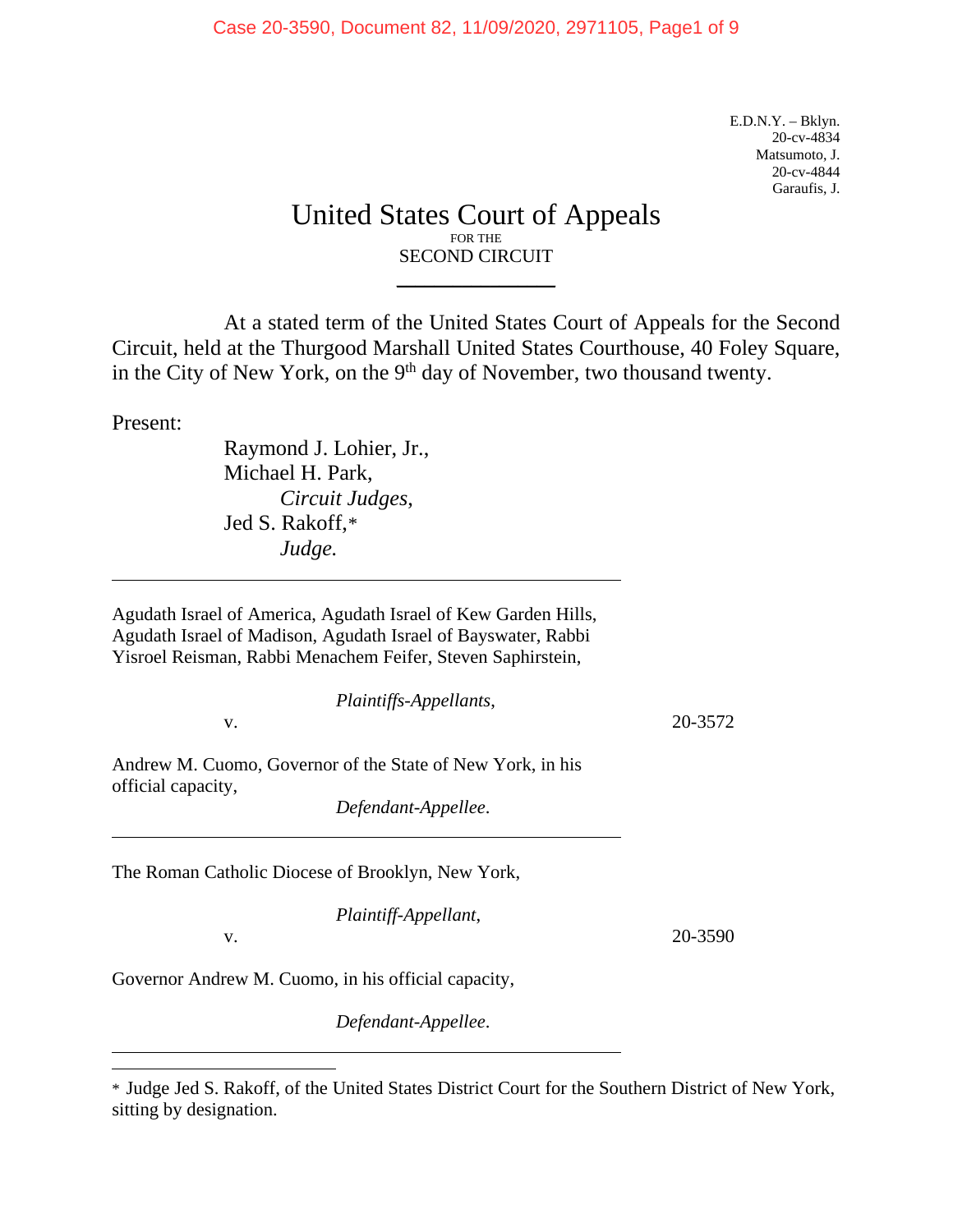These appeals, which are being heard in tandem, arise from the ongoing COVID-19 pandemic. The pandemic has caused more than 25,000 deaths in New York State and more than 10,000 deaths in Brooklyn and Queens alone. In response to a recent spike in cases concentrated in parts of Brooklyn, Queens, and other areas, Governor Andrew Cuomo issued an executive order to limit further spread of the virus in these COVID-19 "hotspots."

The executive order directs the New York State Department of Health to identify yellow, orange, and red "zones" based on the severity of outbreaks, and it imposes correspondingly severe restrictions on activity within each zone. For example, the order provides that in "red zones," non-essential gatherings of any size must be cancelled, non-essential businesses must be closed, schools must be closed for in-person instruction, restaurants cannot seat customers, and houses of worship may hold services but are subject to a capacity limit of 25 percent of their maximum occupancy or 10 people, whichever is fewer.

The Appellants—Agudath Israel of America, Agudath Israel of Kew Garden Hills, Agudath Israel of Madison, Agudath Israel of Bayswater, Rabbi Yisroel Reisman, Rabbi Menachem Feifer, Steven Saphirstein (collectively, "Agudath Israel"), and The Roman Catholic Diocese of Brooklyn, New York (the "Diocese")—each challenged the executive order as a violation of the Free Exercise Clause of the First Amendment. In each case, the district court denied the Appellants' motion for a preliminary injunction against the enforcement of the order. The Appellants now move for emergency injunctions pending appeal and to expedite their appeals, after an applications Judge on our Court denied their requests for an administrative stay, No. 20-3572, doc. 30; No. 20-3590, doc. 29.

Preliminarily, we conclude that Agudath Israel did not "move first in the district court for" an order "granting an injunction while an appeal is pending" before filing with this Court its present motion for an injunction pending appeal. Fed. R. App. P. 8(a)(1)(C). Instead, Appellant moved for a preliminary injunction pending the district court's final judgment. In its briefs and at oral argument before this panel, moreover, Agudath Israel has not explained or otherwise justified its failure to comply with the straightforward requirement of Rule 8(a). Agudath Israel also has failed to demonstrate that "moving first in the district court would be impracticable," Fed. R. App. P. 8(a)(2)(A), or even futile, particularly in light of the fact that a full eleven days elapsed after the district court's ruling before Agudath Israel sought relief from this Court. We deny Agudath Israel's motion for these procedural reasons. *See Hirschfeld v. Bd. of Elections in N.Y.*, 984 F.2d 35, 38 (2d Cir. 1993).

We deny the Diocese's motion for an injunction pending appeal—and would deny the motion filed by Agudath Israel if it were properly before us—for the reasons that follow.

As an initial matter, an injunction is "an extraordinary remedy never awarded as of right." *Winter v. Nat. Res. Def. Council*, 555 U.S. 7, 24 (2008). To obtain an injunction from a district court, movants generally bear the burden of showing that (1) they are likely to succeed on the merits; (2) they are likely to suffer irreparable harm in the absence of preliminary relief; (3) the balance of equities tips in their favor; and (4) an injunction is in the public interest. *Id.* at 20.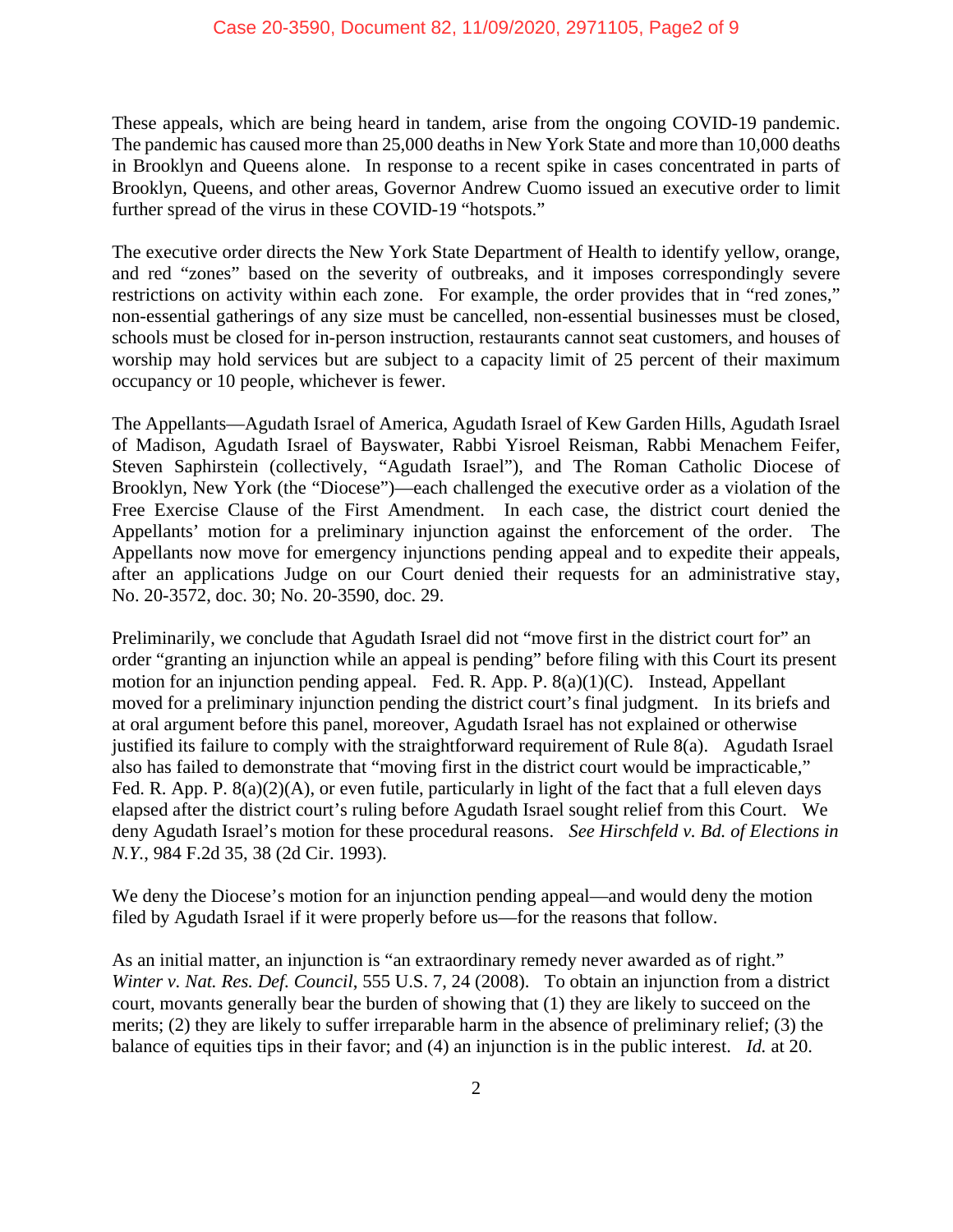To obtain a stay of a district court's order pending appeal, more is required, including a "strong showing that [the movant] is likely to succeed on the merits." *New York v. U.S. Dep't of Homeland Sec.*, 974 F.3d 210, 214 (2d Cir. 2020). The motions at issue here seek a remedy still more drastic than a stay: an injunction issued in the first instance by an appellate court. "Such a request demands a significantly higher justification than a request for a stay because, unlike a stay, an injunction does not simply suspend judicial alteration of the status quo but grants judicial intervention that has been withheld by lower courts." *Respect Maine PAC v. McKee*, 562 U.S. 996, 996 (2010) (quotation marks omitted).

"The Free Exercise Clause, which applies to the States under the Fourteenth Amendment, protects religious observers against unequal treatment and against laws that impose special disabilities on the basis of religious status." *Espinoza v. Mont. Dep't of Revenue*, 140 S. Ct. 2246, 2254 (2020) (quotation marks omitted); *see Cent. Rabbinical Cong. of U.S. & Canada v. N.Y.C. Dep't of Health & Mental Hygiene*, 763 F.3d 183, 193 (2d Cir. 2014) ("[T]he Free Exercise Clause . . . protects the performance of (or abstention from) physical acts that constitute the free exercise of religion: assembling with others for a worship service, participating in sacramental use of bread and wine, proselytizing, abstaining from certain foods or certain modes of transportation.") (quotation marks omitted)). But the Free Exercise Clause "does not relieve an individual of the obligation to comply with a valid and neutral law of general applicability," *Emp't Div., Dep't of Human Res. v. Smith*, 494 U.S. 872, 879 (1990) (quotation marks omitted), "even if the law has the incidental effect of burdening a particular religious practice," *Church of the Lukumi Babalu Aye, Inc. v. City of Hialeah*, 508 U.S. 520, 531 (1993).

"A law burdening religious conduct that is *not* both neutral and generally applicable, however, is subject to strict scrutiny." *Cent. Rabbinical*, 763 F.3d at 193 (citing *Lukumi*, 508 U.S. at 531–32). "A law is not neutral if it is specifically directed at a religious practice." *Id.* (cleaned up). Similarly, a law is "not generally applicable if it is substantially underinclusive such that it regulates religious conduct while failing to regulate secular conduct that is at least as harmful to the legitimate government interests purportedly justifying it." *Id.* at 197.

The Court fully understands the impact the executive order has had on houses of worship throughout the affected zones. Nevertheless, the Appellants cannot clear the high bar necessary to obtain an injunction pending appeal. The challenged executive order establishes zones based on the severity of the COVID-19 outbreaks in different parts of New York. Within each zone, the order subjects religious services to restrictions that are similar to or, indeed, *less severe than* those imposed on comparable secular gatherings. *See S. Bay United Pentecostal Church v. Newsom*, 140 S. Ct. 1613, 1613 (2020) (Roberts, *C.J.*, concurring) (denying emergency injunctive relief to houses of worship that were subject to similar or less severe restrictions than those applicable to comparable secular gatherings); *see also Elim Romanian Pentecostal Church v. Pritzker*, 962 F.3d 341, 342, 346–47 (7th Cir. 2020) (upholding an order that capped religious gatherings at ten people where the most comparable activities—those "that occur in auditoriums, such as concerts and movies"— had been banned completely); *cf. Commack Self-Serv. Kosher Meats, Inc. v. Hooker*, 680 F.3d 194, 210–11 (2d Cir. 2011) (holding that a Kosher food labeling act was a neutral and generally applicable law subject to rational basis review because it applied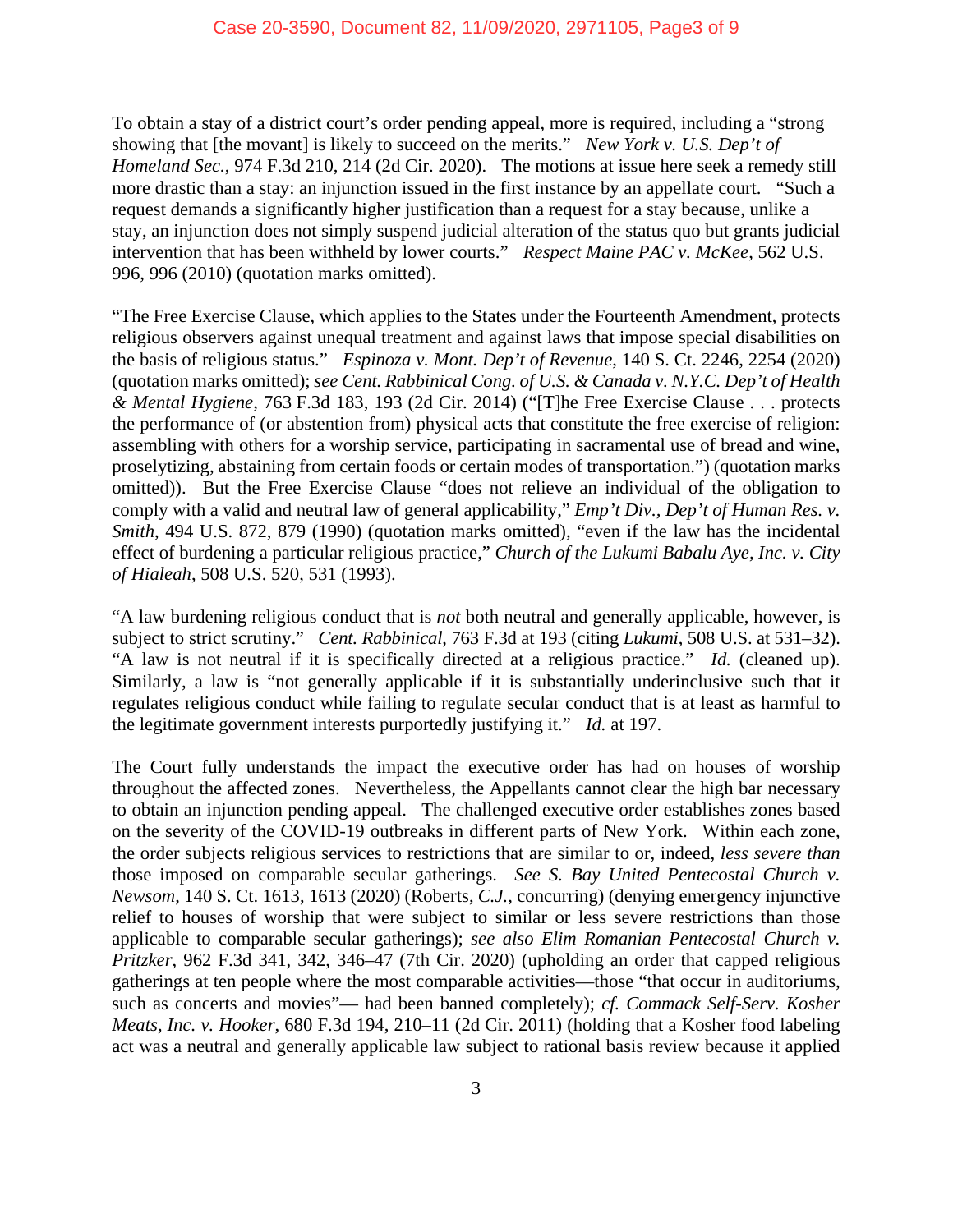to "food purchased by individuals of many different religious beliefs" and impacted consumers who purchased kosher products "for reasons unrelated to religious observance").

Thus, while it is true that the challenged order burdens the Appellants' religious practices, the order is not "substantially underinclusive" given its greater or equal impact on schools, restaurants, and comparable secular public gatherings. *Cf.* No. 20-3590, doc. 20, Ex. L at 2 (Governor Cuomo criticizing the order's policy of "clos[ing] every school" as "a policy being cut by a hatchet," not "a scalpel"). To the contrary, the executive order "extend[s] well beyond isolated groups of religious adherents" to "encompass[] *both* secular and religious conduct." *Cent. Rabbinical*, 763 F.3d at 195.

In a dissent from this Court's order, our colleague asserts that the executive order is subject to strict scrutiny because it violates the minimum requirement of neutrality. The fact that theaters, casinos, and gyms are more restricted than places of worship, the dissent reasons, "only highlights the fact that the order is not neutral towards religion." But this view is undermined by recent precedent, which makes clear that COVID-19 restrictions that treat places of worship on a par with or more favorably than comparable secular gatherings do not run afoul of the Free Exercise Clause. *See, e.g.*, *S. Bay*, 140 S. Ct. at 1613 (Roberts, *C.J.*, concurring) (guidelines that "place[d] restrictions on places of worship" less severe than those on comparable gatherings "appear consistent with the Free Exercise Clause"); *see also Elim*, 962 F.3d at 347 (same).

The dissent attempts to distinguish *South Bay* as having been decided during the early stages of the pandemic while local governments were actively shaping their response to changing facts on the ground. But here, too, the executive order is a response to rapidly changing facts on the ground. For several months, New York's "limits and restrictions lessen[ed] and evolve[d] as the curve continue[d] to flatten," and the State's "limits and restrictions . . . increase[d]" only when "a review of the data indicate[d] a trend of increasing COVID-19 cases or spikes of cases in [the] cluster areas" targeted by the challenged executive order. No. 20 Civ. 4834 (KAM) (E.D.N.Y. 2020), doc. 12 at 14, 18–19. In any event, *South Bay* did not draw a distinction between the pandemic in its early or late stage. Its central relevant facts exist in New York in November 2020 just as they existed in California in May 2020: There is no vaccine or known cure for COVID-19; the pandemic has killed hundreds of thousands of Americans; and "[b]ecause people may be infected but asymptomatic, they may unwittingly infect others." *S. Bay*, 140 S. Ct. at 1613 (Roberts, *C.J.*, concurring).

Upon due consideration, and for the foregoing reasons, it is hereby ORDERED that the Appellants' motions for injunctions pending appeal are DENIED. Among other infirmities in their arguments, the Appellants have failed to meet the requisite standard for an injunction pending appeal. *See New York v. U.S. Dep't of Homeland Sec.*, 974 F.3d at 214. It is further ORDERED that the motion to expedite the appeals is GRANTED.

We address here only the Appellants' motions for injunctions pending appeal and to expedite their appeals, not their underlying appeals challenging the district courts' refusals to provide preliminary injunctive relief. With respect to the underlying appeals, the parties have agreed to the following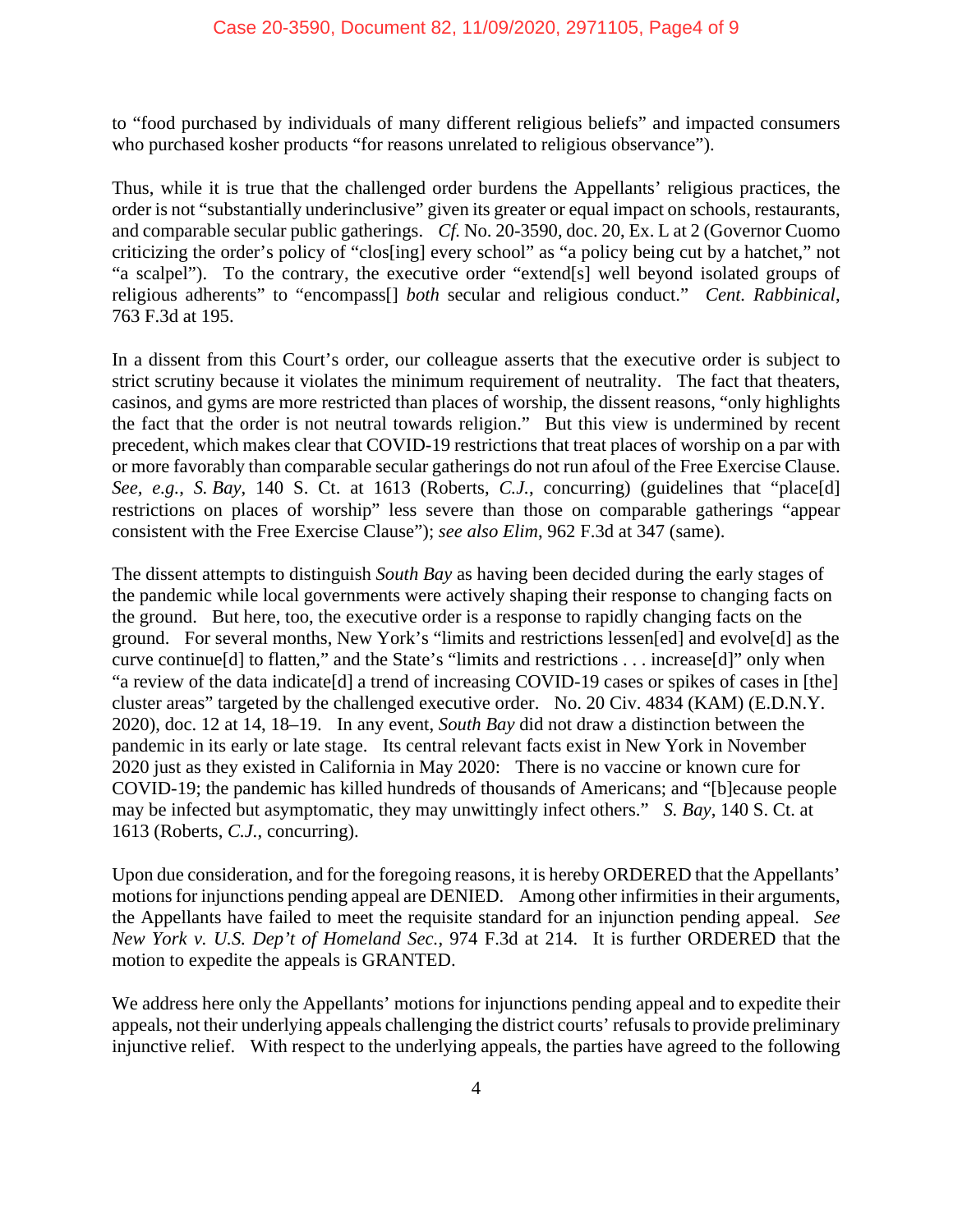merits briefing schedule: Appellants' briefs are due Tuesday, November 17, 2020; Appellee's brief is due Tuesday, December 8, 2020; Appellants' reply briefs are due Monday, December 14, 2020, and the matter is to be calendared as early as the week of December 14, 2020.

Judge Park dissents from the denial of the motions for injunctions pending appeal.

FOR THE COURT: Catherine O'Hagan Wolfe, Clerk of Court

 $EDST$ SECOND ) COLLEGE Catherine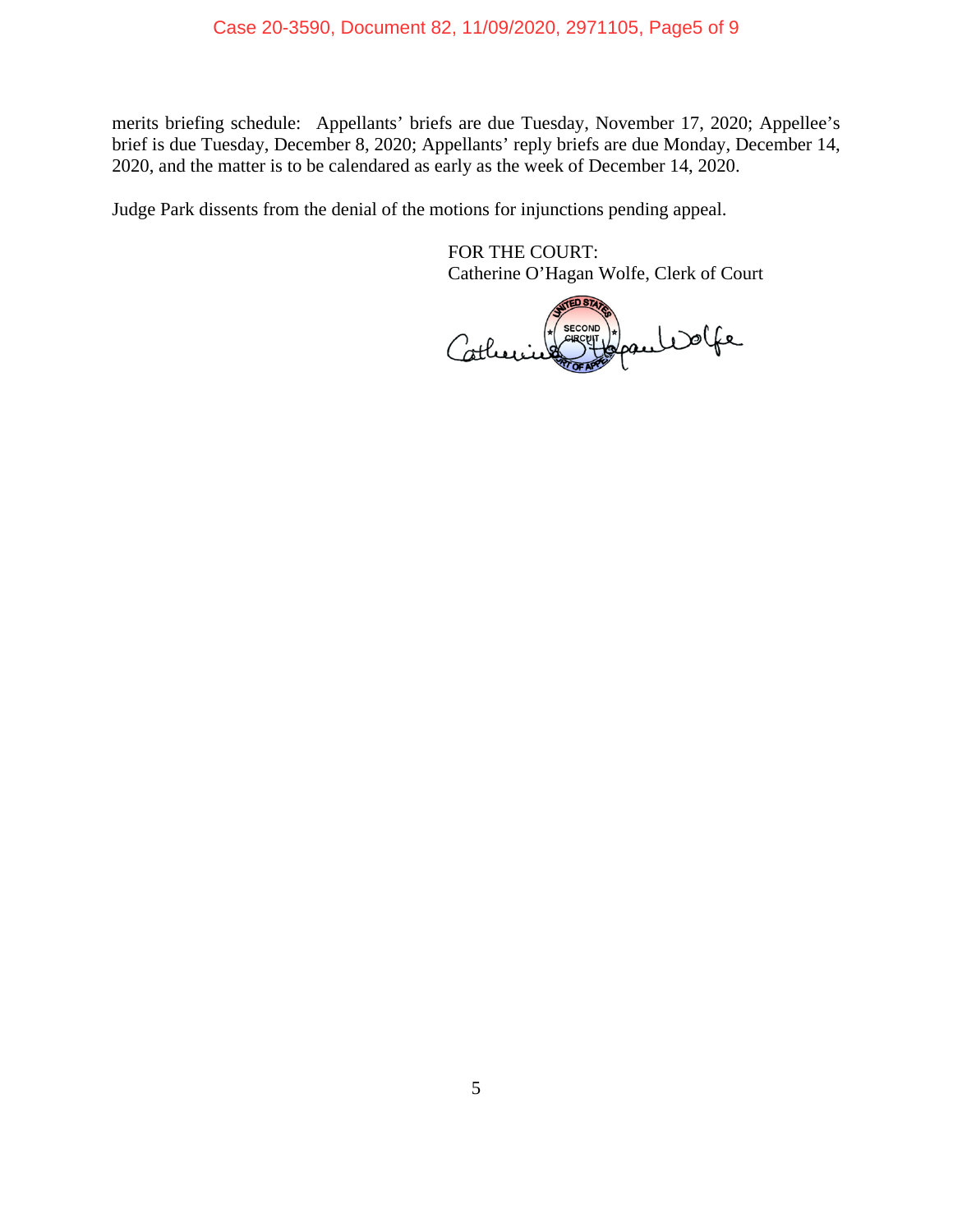## Park, *Circuit Judge*, dissenting:

In response to the COVID-19 pandemic, the Governor of New York issued an executive order imposing strict capacity limits on "houses of worship" in certain specified "zones." Those restrictions apply only to religious institutions; in the same zones, pet shops, liquor stores, and other businesses the Governor considers "essential" remain open, free from any capacity limits. By singling out "houses of worship" for unfavorable treatment, the executive order specifically and intentionally burdens the free exercise of religion in violation of the First Amendment. I would thus grant the motions for injunctive relief pending appeal.

## I

Discrimination against religion is "odious to our Constitution." *Trinity Lutheran Church of Columbia, Inc. v. Comer*, 137 S. Ct. 2012, 2025 (2017). "Official action that targets religious conduct for distinctive treatment" must thus satisfy "the most rigorous of scrutiny." *Church of the Lukumi Babalu Aye, Inc. v. City of Hialeah*, 508 U.S. 520, 534, 546 (1993).

#### A

First, the executive order fails the "minimum requirement of neutrality" towards religion, which means that a government policy may "not discriminate on its face." *Id*. at 533. The order authorizes the New York State Department of Health to designate "areas in the State that require enhanced public health restrictions" as red, orange, or yellow zones. N.Y. Exec. Order No. 202.68. In each zone, the order subjects only "houses of worship" to special "capacity limit[s]": in red zones, "25% of maximum occupancy or 10 people, whichever is fewer"; in orange zones, "the lesser of 33% of maximum occupancy or 25 people"; and in yellow zones, "50% of . . . maximum occupancy." *Id.* But in the very same zones, numerous businesses deemed "essential" may operate with no such restrictions.<sup>[1](#page-5-0)</sup> This disparate treatment of religious and secular institutions is plainly not neutral.

The Governor's public statements confirm that he intended to target the free exercise of religion. The day before issuing the order, the Governor said that if the "ultra-Orthodox [Jewish] community" would not agree to enforce the rules, "then we'll close the institutions down."[2](#page-5-1) *See Masterpiece Cakeshop, Ltd. v. Colo. C.R. Comm'n*, 138 S. Ct. 1719, 1731 (2018) (factors relevant to the assessment of neutrality include "the specific series of events leading to the enactment or

<span id="page-5-0"></span><sup>1</sup> *See Guidance for Determining Whether a Business Enterprise Is Subject to a Workforce Reduction Under Recent Executive Orders*, N.Y. State Dep't of Econ. Dev. (updated Oct. 23, 2020), https://esd.ny.gov/guidance-executive-order-2026; *Guidance for Determining Whether a Business Enterprise Is Subject to a Workforce Reduction Under Executive Order 202.68*, N.Y. State Dep't of Econ. Dev. (updated Oct. 7, 2020), https://esd.ny.gov/ny-cluster-action-initiative-guidance; Hearing Tr. at 81–82, No. 20-cv-4844 (E.D.N.Y. Oct. 15, 2020).

<span id="page-5-1"></span><sup>2</sup> *Governor Cuomo Updates New Yorkers on State's Progress During COVID-19 Pandemic*, Off. of the Governor (Oct. 5, 2020), https://www.governor.ny.gov/news/video-audio-photos-rush-transcriptgovernor-cuomo-updates-new-yorkers-states-progress-during-1.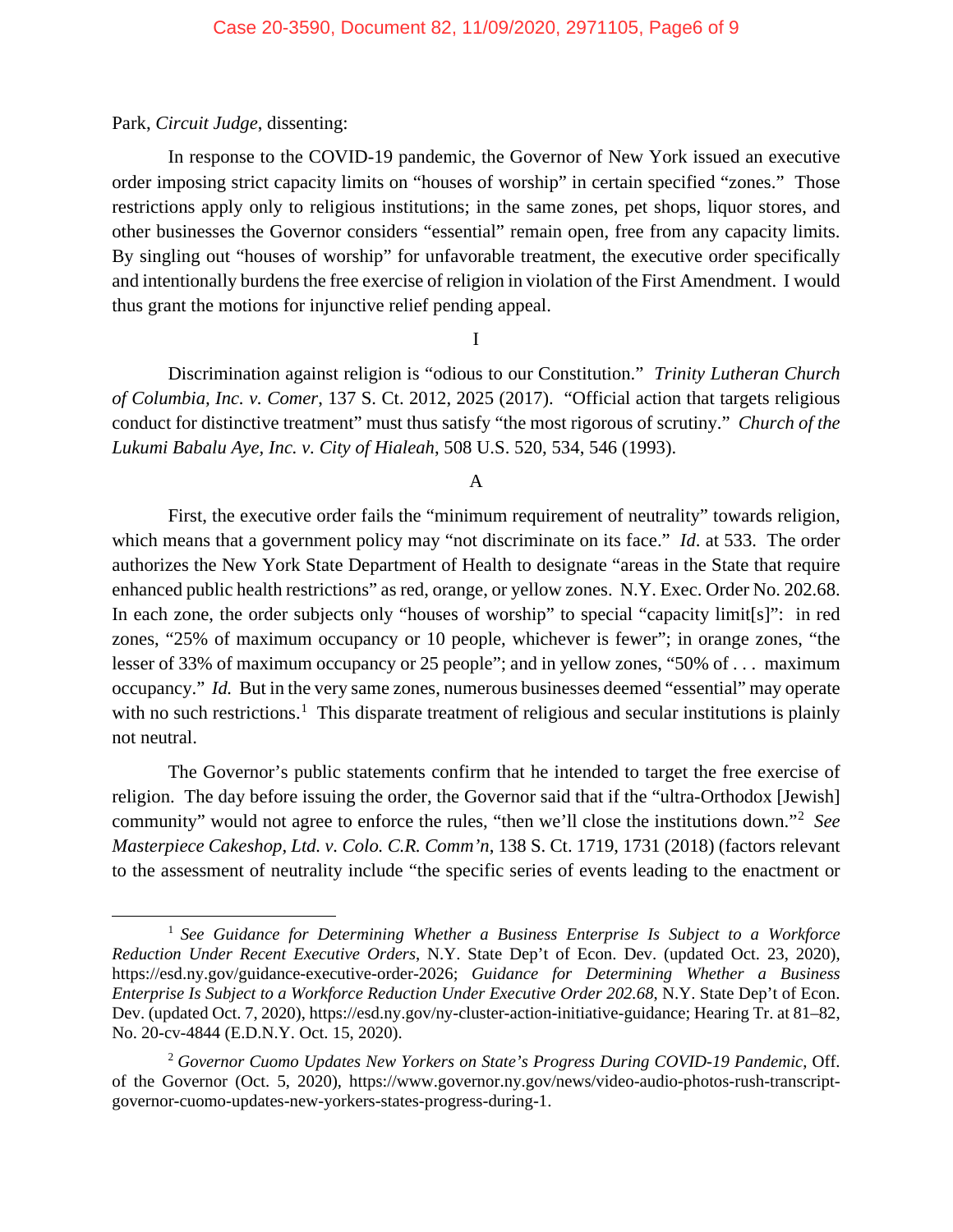official policy in question" and "contemporaneous statements made by members of the decisionmaking body").

The Governor argues that the executive order should nonetheless be subject to only rational-basis review because it treats houses of worship "more favorably" than "non-essential" secular businesses, like theaters, casinos, and gyms. But this only highlights the fact that the order is not neutral towards religion. Rational-basis review applies when a generally applicable policy incidentally burdens religion, but a policy that expressly *targets* religion is subject to heightened scrutiny. *See Cent. Rabbinical Cong. of U.S. & Can. v. N.Y.C. Dep't of Health & Mental Hygiene*, 763 F.3d 183, 194 (2d Cir. 2014). Here, the executive order does not impose neutral public-health guidelines, like requiring masks and distancing or limiting capacity by space or time. Instead, the Governor has selected some businesses (such as news media, financial services, certain retail stores, and construction) for favorable treatment, calling them "essential," while imposing greater restrictions on "non-essential" activities and religious worship. Such targeting of religion is subject to strict scrutiny.

*South Bay United Pentecostal Church v. Newsom*, 140 S. Ct. 1613 (2020) (mem.), is not to the contrary. Summary decisions of the Supreme Court are precedential only as to "the precise issues presented and necessarily decided." *Mandel v. Bradley*, 432 U.S. 173, 176 (1977). Petitioners in *South Bay* sought a writ of injunction, which is granted only when "the legal rights at issue are indisputably clear." *Id*. at 1613 (Roberts, *C.J.*, concurring) (citation omitted). Here, Appellants seek injunctions pending appeal, for which they need to show, at most, a "'substantial' likelihood" of success on the merits. *United for Peace & Just. v. City of New York*, 323 F.3d 175, 178 (2d Cir. 2003). In addition, the motions before this Court arise from quite different circumstances. *South Bay* was decided during the early stages of the pandemic, when local governments were struggling to prevent the healthcare system from being overwhelmed and were "actively shaping their response to changing facts on the ground." 140 S. Ct. at 1614 (Roberts, *C.J.*, concurring). By contrast, the Governor's stated concern here is maintaining localized containment. In April, New York reported a seven-day average of nearly 1,000 deaths per day from COVID-19.<sup>[3](#page-6-0)</sup> Six months later, that average has not exceeded 20 for months. See id.

Finally, the Governor overstates the import of *Jacobson v. Massachusetts*, 197 U.S. 11 (1905), which upheld a mandatory vaccination law against a substantive due process challenge. *Jacobson* was decided before the First Amendment was incorporated against the states, and it "did not address the free exercise of religion." *Phillips v. City of New York*, 775 F.3d 538, 543 (2d Cir. 2015). Indeed, the Court specifically noted that "even if based on the acknowledged police powers of a state," a public health measure "must always yield in case of conflict with . . . any right which [the Constitution] gives or secures." 197 U.S. at 25. *Jacobson* does not call for indefinite

<span id="page-6-0"></span><sup>3</sup> *See New York Covid Map and Test Count*, N.Y. Times (updated Nov. 4, 2020), https://www.nytimes.com/interactive/2020/us/new-york-coronavirus-cases.html.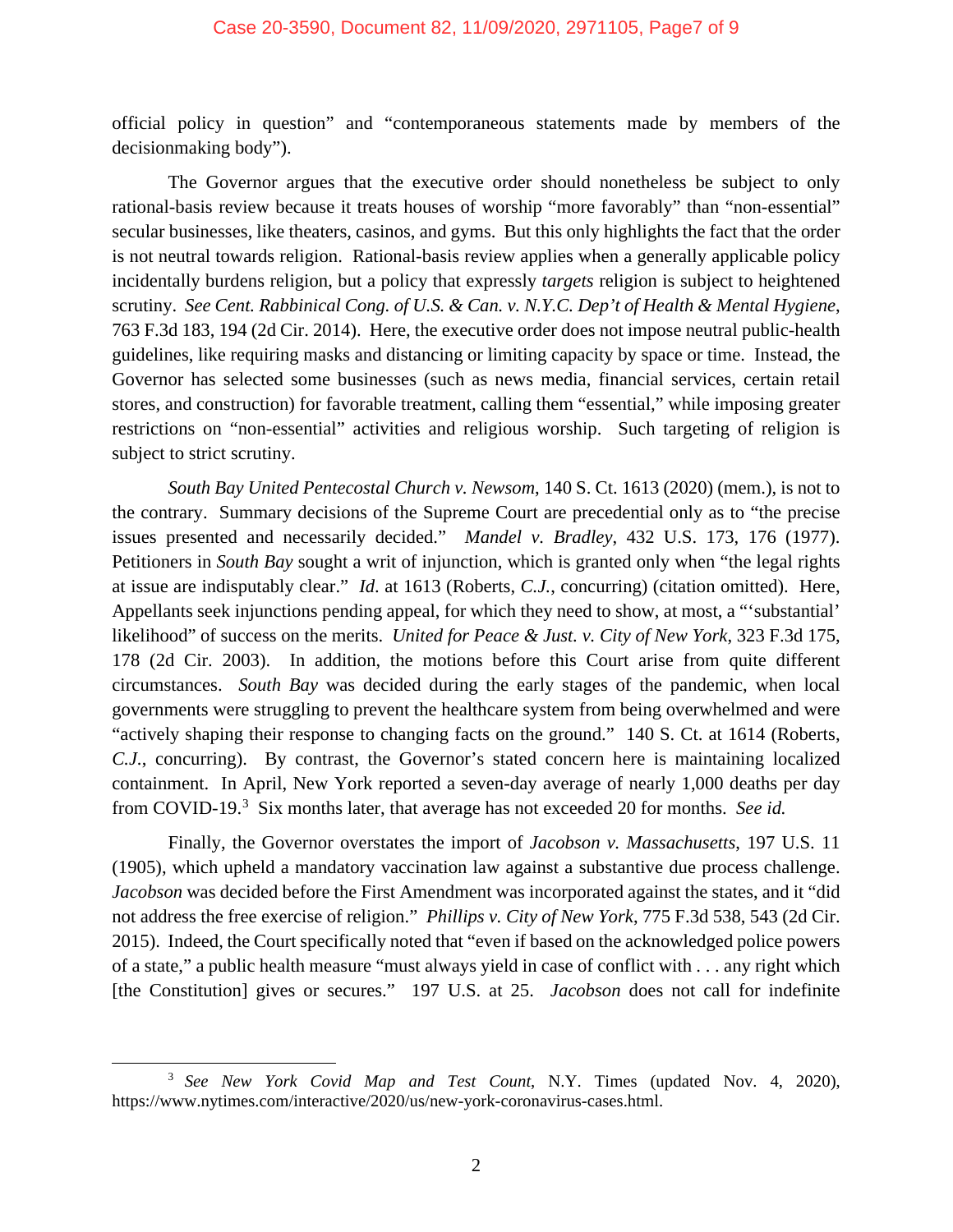deference to the political branches exercising extraordinary emergency powers, nor does it counsel courts to abdicate their responsibility to review claims of constitutional violations.

B

Applying strict scrutiny, there is little doubt that the absolute capacity limits on houses of worship are not "narrowly tailored." *Lukumi*, 508 U.S. at 546. As the Governor himself admitted, the executive order is "not a policy being written by a scalpel," but rather is "a policy being cut by a hatchet." *See* Appellant's Br., No. 20-3590, at 4.

First, the fixed capacity limits do not account in any way for the sizes of houses of worship in red and orange zones. For example, two of the Diocese's churches in red or orange zones as of October 8, 2020 seat more than a thousand people. But the order nonetheless subjects them to the same 10-person limit in red zones applicable to a church that seats 40 people. Such a blunderbuss approach is plainly not the "least restrictive means" of achieving the State's public safety goal. *Lukumi*, 508 U.S. at 578.

The fixed capacity limits also bear little relation to the particular COVID-19 transmission risks the Governor identifies with houses of worship, such as "singing or chanting" and mingling before and after services. Churchgoers and daveners remain subject to generally applicable distancing and mask requirements, so the additional capacity limits assume that worshippers unlike participants in "essential" activities—will not comply with such restrictions. The Governor may not, however, "assume the worst when people go to worship but assume the best when people go to work or go about the rest of their daily lives in permitted social settings." *Roberts v. Neace*, 958 F.3d 409, 414 (6th Cir. 2020). Here, Appellants have made clear that they would follow any generally applicable public-health restrictions.[4](#page-7-0)

## II

The remaining injunction factors also support granting the motions. Appellants presented unrebutted evidence that the executive order will prevent their congregants from freely exercising their religion. And "[t]he loss of First Amendment freedoms, even for minimal periods of time, unquestionably constitutes irreparable injury." *N.Y. Progress & Prot. PAC v. Walsh*, 733 F.3d 483, 486 (2d Cir. 2013) (quoting *Elrod v. Burns*, 427 U.S. 347, 373 (1976) (plurality op.)). [5](#page-7-1)

<span id="page-7-0"></span><sup>&</sup>lt;sup>4</sup> For example, the Diocese presented evidence that, even before the order, it had voluntarily restricted attendance to 25% of building capacity and required masks during Mass; it has also "agreed to accept potential further restrictions (such as eliminating congregant singing and choirs during Mass) as a condition of injunctive relief." Appellant's Br., No. 20-3590, at 4.

<span id="page-7-1"></span><sup>5</sup> The district court in the *Agudath Israel* case found that plaintiffs had not demonstrated irreparable harm because "the Orthodox community has previously complied with the total lockdown" and they could "continue to observe their religion" with "modifications." Tr. of Proceedings at 66, No. 20-cv-04834 (E.D.N.Y. Oct. 9, 2020). This was error, in light of which plaintiffs reasonably believed that another motion for injunction in the district court would be futile. *See, e.g.*, *Hernandez v. Comm'r*, 490 U.S. 680, 699